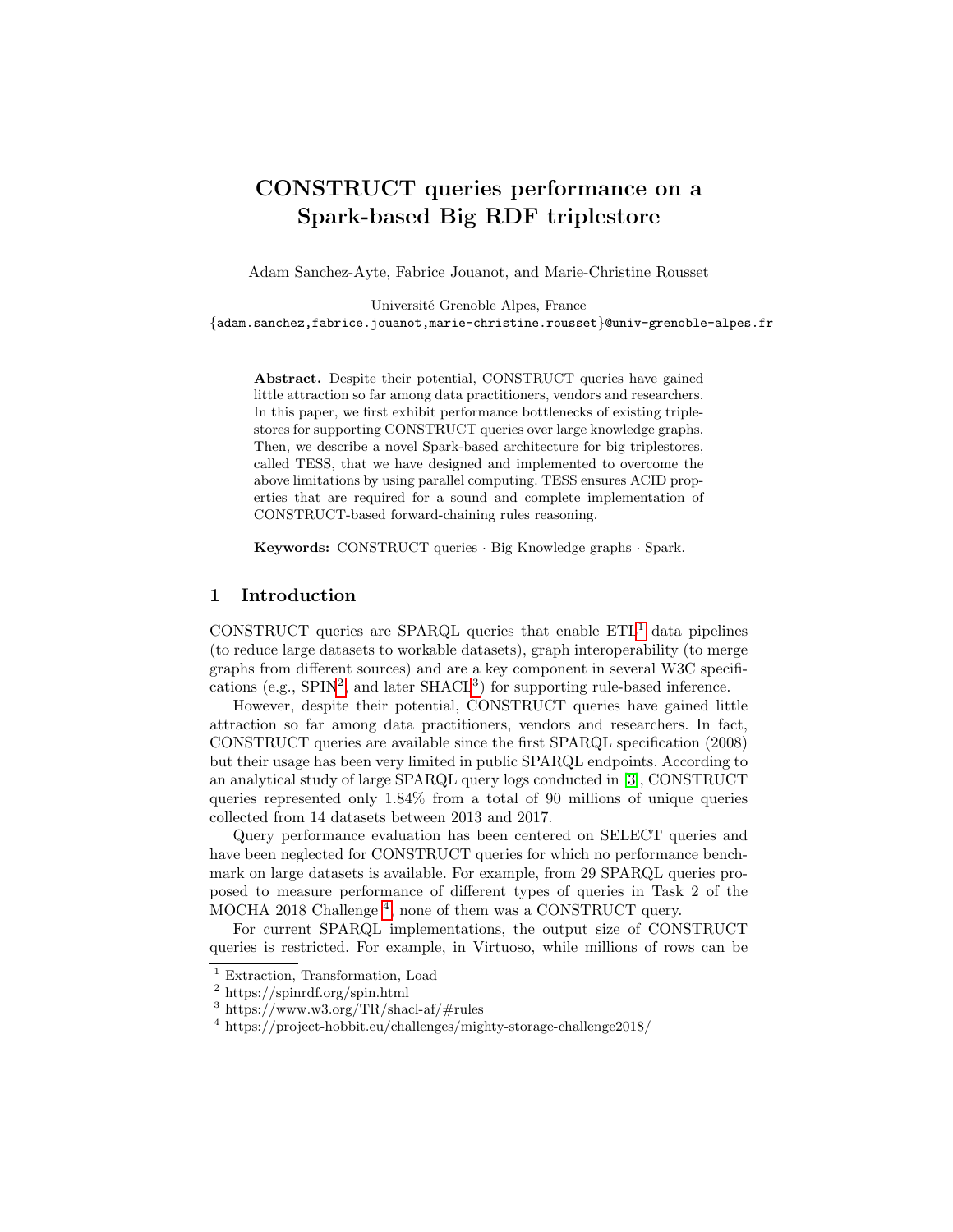fully streamed for SELECT queries, CONSTRUCT query results cannot be fully outputted beyond 1 million triples <sup>[5](#page-1-0)</sup>.

In this paper, we first exhibit (Section [3\)](#page-3-0) performance bottlenecks of existing triplestores (namely Virtuoso and GraphDB) for supporting CONSTRUCT queries over large knowledge graphs, even when we decompose their computation into the evaluation of SELECT queries followed by the construction and the storage of the graph output. For this, in the absence of appropriate benchmarks, we have set up an experimental protocol (described in Section [3.2\)](#page-3-1) on top of a big knowledge graph, called OntoSIDES [\[13\]](#page-15-1), at the core of a learning management system used in medical studies in France.

Then, we describe (Section [4\)](#page-8-0) a novel Spark-based architecture for big triplestores, called TESS, that we have designed and implemented to overcome the above limitations by using parallel computing. TESS ensures a part of ACID properties that are required for a sound and complete implementation of CON-STRUCT-based forward-chaining rules reasoning. We report in Section [4.2](#page-9-0) the experimental results on the performance of TESS that we have obtained.

Beforehand, Section [2](#page-1-1) provides the background of this work. Finally, Section [5](#page-13-0) positions it w.r.t. the related work and Section [6](#page-14-0) concludes the paper.

### <span id="page-1-1"></span>2 Background

Let  $I, L, B$ , and  $V$  be pairwise disjoint sets of IRIs, literals, blank nodes, and variables, respectively. An RDF graph is a set of RDF triples  $(s, p, o) \in (I \cup B) \times$  $I \times (I \cup L \cup B)$ . A named graph is a pair consisting of an IRI and an RDF graph. An RDF dataset is a collection of RDF named graphs. The CONSTRUCT and SELECT queries that we consider are built on SPARQL 1.1 graph patterns ([\[5\]](#page-15-2)).

### Definition 1 (SPARQL 1.1 graph pattern).

- A basic graph pattern is a set of triple patterns  $(s, p, o) \in (I \cup V) \times (I \cup I)$  $V$   $\times$  ( $I \cup L \cup V$ ).

- A SPARQL 1.1 graph pattern is an expression P generated from the following grammar:

 $P := BGP | (P_1 Union P_2) | (P_1 And P_2) | (P_1 Opt P_2) | P FILTER R$  $| Graph g P | FILTER NOT EXISTS P$ 

where BGP is a basic graph pattern,  $q \in V \cup I$  and R is a constraint expression over variables in P.

<span id="page-1-2"></span>**Definition 2 (SELECT queries).** By  $\overline{x}$  we denote a vector of variables.

- A simple SELECT query is of the form:

SELECT  $\overline{x}$  WHERE  $\{GP\}$  where  $GP$  is a SPARQL 1.1 graph pattern including variables in  $\bar{x}$ . When evaluated over an RDF graph (or dataset) G, there are as many answers  $\mu(\bar{x})$  as mappings  $\mu$  allowing to match GP with a subgraph of G.

<span id="page-1-0"></span> $^5$ https://community.openlinksw.com/t/sparql-query-limiting-results-to-100000triples/2131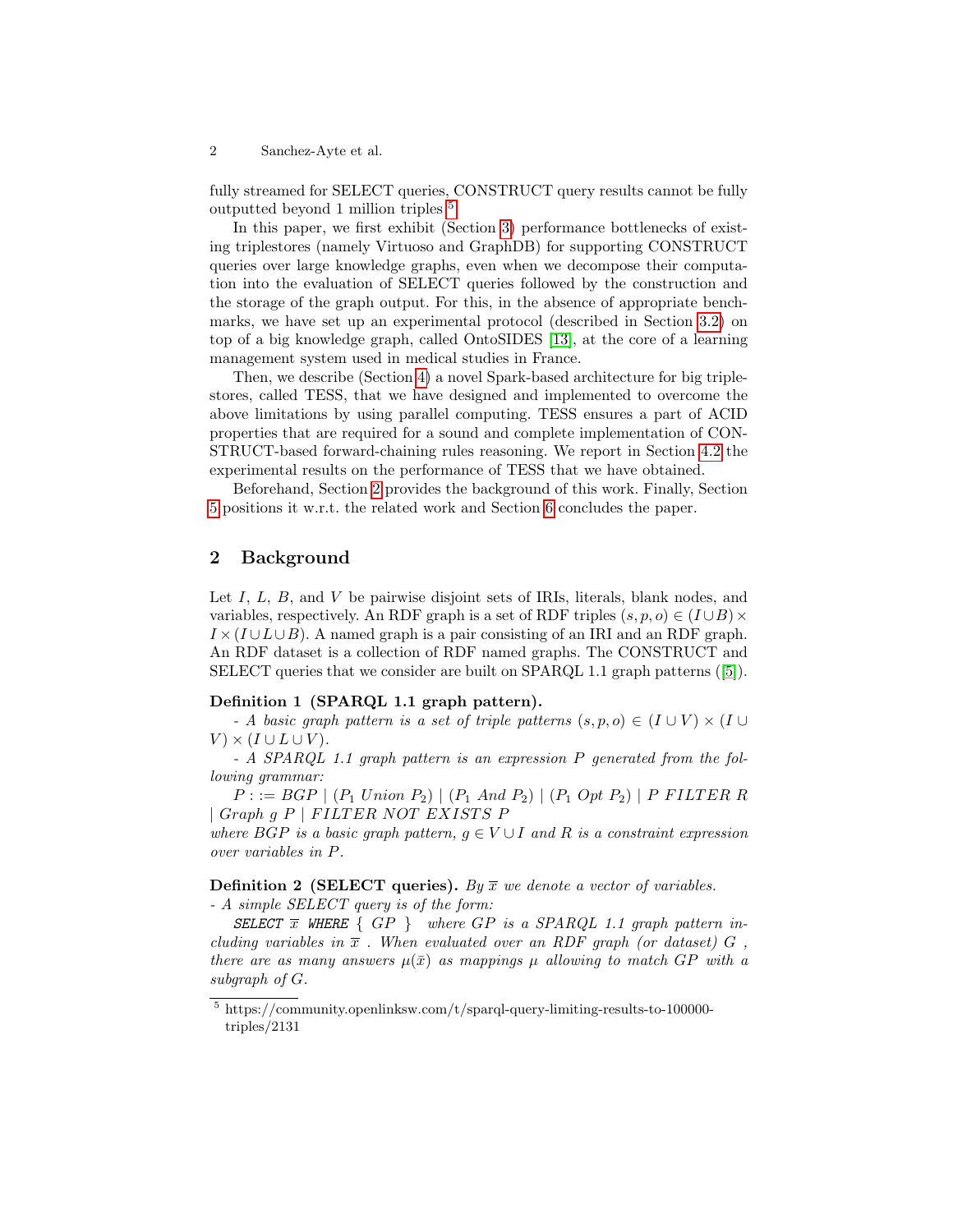- An aggregate SELECT query is of the form

SELECT  $\overline{x}$ ,  $f(\overline{y})$  WHERE  $\{GP\}$  GROUP BY  $\overline{x}$ 

where f is an aggregate function and  $GP$  a  $SPARQL$  1.1 graph pattern including variables in  $\overline{x\cup y}$ . When evaluated over G, there are as many groups as mappings allowing to match the tuple  $\bar{x}$  with tuples of values  $\bar{v}$  and as many answers  $(\bar{v},\bar{v})$ av) where av is computed by the aggregate function on the corresponding group. - A nested SELECT query is a SELECT query for which the WHERE clause is of the form  $\{GP \{SQ\}\}\$  where  $GP$  is a SPARQL 1.1 graph pattern and SQ is a (simple or aggregate) SELECT query. The inner SELECT query is called a subquery and is evaluated first. The subquery result variable(s) can then be used in the outer SELECT query.

### <span id="page-2-0"></span>Definition 3 (CONSTRUCT queries). A CONSTRUCT query is written: CONSTRUCT  $\{ Template \}$  WHERE  $\{ GP \ [SQ \}]$

where  $GP$  is a  $SPARQL$  1.1 graph pattern, Template is a basic graph pattern (possibly containing blank nodes) with variables appearing in GP, and SQ is an optional SELECT subquery.

The result of the evaluation over an RDF graph G is the union of graphs obtained by instantiating the variables x in Template with values  $\mu(x)$  for each mapping µ satisfying the WHERE clause.

The induced SELECT query is: SELECT  $\bar{x}$  WHERE  $\{GP \leq \{SQ\}\}\$ where  $\bar{x}$  is made of all the variables in the graph pattern GP.

Based on Definitions [2](#page-1-2) and [3,](#page-2-0) the computation of the result of a CON-STRUCT query can be decomposed into the evaluation of its induced SELECT query followed by the construction of the output graph as the union of the template instances obtained by replacing each variable by its corresponding value in the answer set of the SELECT query. Fig. [1](#page-2-1) shows an example of a CON-STRUCT query and of its induced SELECT query.

<span id="page-2-1"></span>

Fig. 1: Example of a CONSTRUCT query and of its induced SELECT query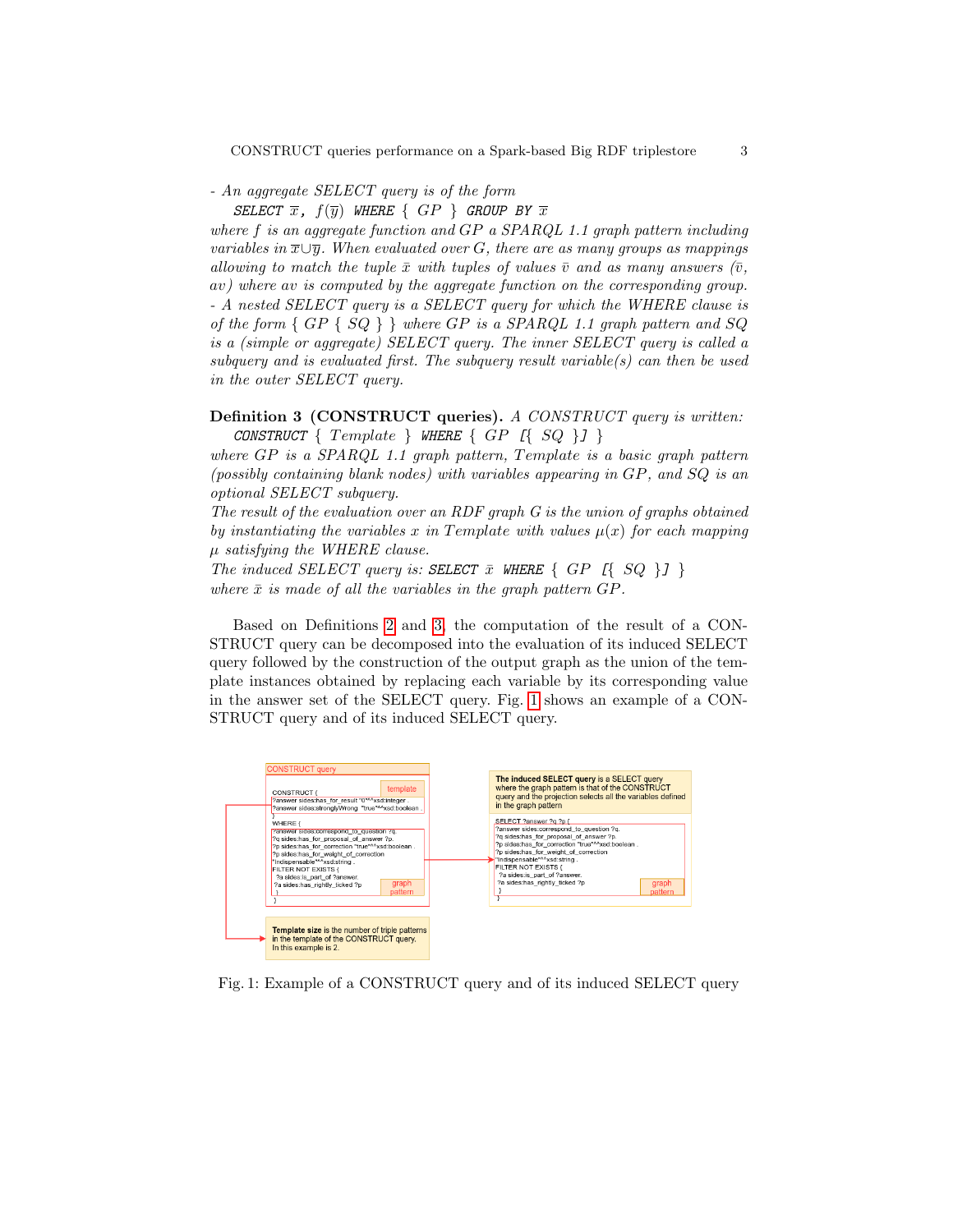### CONSTRUCT-based forward-chaining rules reasoning:

Like in SHACL and SPIN specifications, CONSTRUCT queries can be used to express rules that allow to derive inferred RDF triples from existing asserted triples. For example, the CONSTRUCT query in Fig. [1](#page-2-1) participates to the rulebased definition of two properties for answers in the e-learning setting of OntoSIDES (see Section [3.1\)](#page-3-2): the numerical property has\_for\_result and the boolean property stronglyWrong.

A forward-chaining reasoner can thus be implemented on top of any RDF triplestore by iterating the triggering of the CONSTRUCT queries and the adding of their results in the triplestore.The termination is guaranteed when the rules are safe, i.e., when no new blank nodes appear in the the template of the corresponding CONSTRUCT queries. In addition, when the rules are non recursive, i.e., when the underlying dependency graph [\[8\]](#page-15-3) is acyclic, they can be organized in independent reasoning layers that can be computed at compile time. Then, rule triggering can be ordered in a serial or parallel manner so that each corresponding CONSTRUCT query is evaluated only once.

### <span id="page-3-0"></span>3 Performance evaluation of Virtuoso and GraphDB

In the absence of appropriate benchmarks (for CONSTRUCT queries or for SELECT queries on big knowledge graphs), we have chosen to conduct our performance evaluation on the OntoSIDES knowledge graph the size of which (12 Billions triples) is comparable to that of Wikidata (14 billions triples as of 2020) and DBpedia (21 billions triples as of 2021).

### <span id="page-3-2"></span>3.1 OntoSIDES benchmark for CONSTRUCT queries

OntoSIDES is a big knowledge graph at the core of an ontology-based learning management system used in medical studies in France, in which the educational content, the traces of students' activities and the correction of exams are described in RDF using a lightweight ontology [\[13\]](#page-15-1). Thanks to an automatic mapping-based data materialization and rule-based data saturation, OntoSIDES contains about 12 Billions triples to date, and describes training and assessments activities performed by more than 145,000 students over almost 6 years. Students activities are described at the granularity of time-stamped clicks of answers done by students for choosing among the proposals of answers associated to multiple choices questions.

Among the 48 properties defined in the OntoSIDES ontology, 6 properties are defined by 18 rules expressed as CONSTRUCT queries provided in Fig. [2.](#page-4-0)

As summarized in Table [1](#page-5-0) and Table [2,](#page-5-0) the considered CONSTRUCT queries cover a variety of SPARQL 1.1 features.

### <span id="page-3-1"></span>3.2 Experimental protocol

The goal is to study how CONSTRUCT query evaluation performance is impacted by the growing size of the input RDF datasets. We first explain how we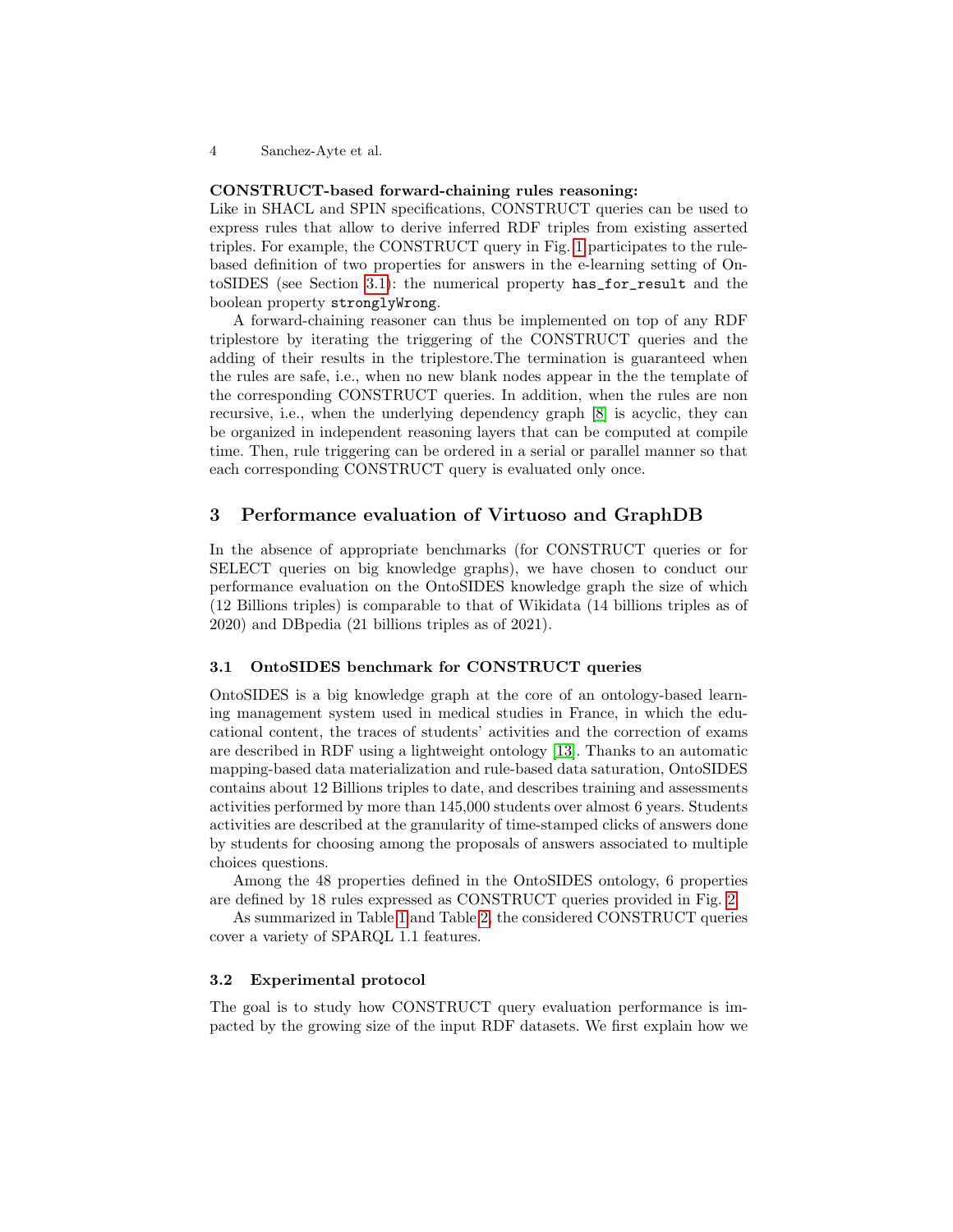### CONSTRUCT queries performance on a Spark-based Big RDF triplestore 5

 $Q<sub>2</sub>$ 

 $O5$ 

{?answer sides:has for number of discordance

sides:has\_for\_number\_of\_missed\_right\_tick ?nm

Q8

Q11

} WHERE { ?answer sides:correspond to question ?q. ?q rdf:type sides:QUA. ?answer sides:has\_for\_number\_of\_discordance

Q14

{?answer sides:has for result 1} WHERE { ?answer<br>sides:has\_for\_number\_of\_discordance<br>"0" ^^xsd:integer

select ?answer (?nw + ?nm as ?count) {<br>?answer sides:has\_for\_number\_of\_wrong\_tick

**CONSTRUCT** 

?count} WHERE {

?nw. ?answer

CONSTRUCT

CONSTRUCT

CONSTRUCT

CONSTRUCT

{?answer sides:has for result "0.425"ˆˆxsd:decimal} WHERE {?answer sides:has\_for\_number\_of\_discordance "1"^^xsd:integer .<br>?answer sides:correspond\_to\_question ?q. ?a sides:has for number of proposals "4"ˆˆxsd:integer . FILTER NOT EXISTS {?answer sides:stronglyWrong "true"^^xsd:boolean } }

{ ?answer sides:has for result "0"ˆˆxsd:integer . ?answer sides:stronglyWrong "true"ˆˆxsd:boolean .

} }

}

?d. FILTER  $(?d > 0)$ }

<span id="page-4-0"></span>CONSTRUCT { ?question sides:has\_for\_number\_of\_proposals ?np} WHERE { select ?question (COUNT (?p) As ?np) {?question sides:has for proposal of answer?p} group by ?question }

 $Q<sub>1</sub>$ 

CONSTRUCT { ?answer sides:has\_for\_number\_of\_wrong\_tick ?nw } WHERE {<br>select ?ansv ver (COUNT (?a) As ?nw) {?a sides:is part of ?answer. ?a sides:has wrongly ticked ?p} group by ?answer }

### Q3

CONSTRUCT  $\{$  ?ans  $s$ ides:has\_for\_number\_of\_missed\_right\_tick ?nm} WHERE {select ?answer (COUNT(?p) As ?nm) {?answer sides:correspond to question ?q. ?q sides:has for proposal of answer ?p. ?p sides:has for correction "true"ˆˆxsd:boolean. FILTER NOT EXISTS {?a sides:is part of ?answer. ?a sides:has rightly ticked ?p} } group by ?answer }

**CONSTRUCT** {?answer sides:has for number of discordance ?nw} WHERE { ?answ sides:has\_for\_number\_of\_wrong\_tick ?nw.<br>FILTER NOT EXISTS {?answer sides:has for number of missed right tick ?nm} }

Q6

#### Q9

CONSTRUCT { ?answer sides:has\_for\_result<br>"0" ^^xsd:integer .<br>?answer sides:stronglyWrong<br>"true" ^^xsd:boolean . } WHERE {<br>?a sides:is.part.of ?answer.<br>?a sides:has..for.weight.of.correction<br>?p sides:has..for.weight.of.correction<br>"Unacceptable"^^xsd:string }

### Q12

CONSTRUCT {?answer sides:has for result 0.5ˆˆxsd:decimal} WHERE {<br>?answer sides:has\_for\_number\_of\_discordance<br>"1"^^xsd:integer . ?answer sides:correspond to question ?q. ?q sides:has\_for\_number\_of\_proposals "5"ˆˆxsd:integer. FILTER NOT EXISTS {?answer sides:stronglyWrong "true"ˆˆxsd:boolean } }

#### Q15

CONSTRUCT  ${\circ}$ c .<br>r sides:has\_for\_result "0.1"ˆˆxsd:decimal } WHERE {?answer sides:has for number of discordance "2"ˆˆxsd:integer . ?answer sides:correspond\_to\_question ?q. ?q sides:has\_for\_number\_of\_proposals<br>"4"^^xsd:integer .<br>FILTER NOT EXISTS { ?answer sides:stronglyWrong "true"ˆˆxsd:boolean } }

### Q18

CONSTRUCT {?answer sides:has for result "0"ˆˆxsd:integer } WHERE { ?answer sides:has for number of discordance rea<br>?n.<br>?ans ?answer sides:correspond\_to\_question ?q.<br>?q sides:has\_for\_number\_of\_proposals "3"ˆˆxsd:integer. FILTER (?n > 1) }

## $Q<sub>4</sub>$

CONSTRUCT {?answer sides:has\_for\_number\_of\_discordance<br>"0" ^^xsd:integer}<br>WHERE {?answer a sides:answer. FILTER NOT EXISTS {?answer sides:has\_for\_number\_of\_wrong\_tick ?nw}<br>FILTER NOT EXISTS {?answer<br>sides:has\_for\_number\_of\_missed\_right\_tick<br>?nm} }

#### Q7

CONSTRUCT {?answer sides:has for number of discordance  $\frac{1}{m}$ WHERE {?answer sides:has\_for\_number\_of\_missed\_right\_tick ?nm.<br>FILTER NOT EXISTS {?answer<br>sides:has\_for\_number\_of\_wrong\_tick ?nw. } }

#### Q10

CONSTRUCT {?answer sides:has for result "0"ˆˆxsd:integer ?answer sides:stronglyWrong "true"ˆˆxsd:boolean . } WHERE { ?answer sides:correspond\_to\_question ?q.<br>?q sides:has\_for\_proposal\_of\_answer ?p. ?p sides:has..for..correction<br>"true"^^xsd:boolean "true"^^xsd:boolean .<br>?p sides:has..for..weight..of..correction<br>"Indispensable"^^xsd:string .<br>FILTER NOT EXISTS { ?a sides:is\_part\_of ?answer.<br>?a sides:has\_rightly\_ticked ?p } }

### Q13

**CONSTRUCT** {?answer sides:has for result "0.2"ˆˆxsd:decimal} WHERE {?answer sides:has\_for\_number\_of\_discordance "2"^^xsd:integer .<br>?answer sides:correspond\_to\_question ?q. ?a sides:has for number of proposals "5"ˆˆxsd:integer . FILTER NOT EXISTS {?answer sides:stronglyWrong "true"^^xsd:boolean } }

#### Q16

**CONSTRUCT** {?answer sides:has for result "0"ˆˆxsd:integer} WHERE {?answer sides:correspond to question ?q. ?q sides:has for number of proposals ?np. ?answer sides:has for number of discordance ?n. FILTER (?np > 3 && ?np < 6 && ?n > 2). }

{?answer sides:has..for..result<br>"0.3" ^^xsd:decimal }<br>WHERE {<br>?answer sides:has..for..number..of..discordance<br>"1"^^xsd:integer .<br>?answer sides:.correspond..to..question ?q. ?q sides:has\_for\_number\_of\_proposals "3"^^xsd:integer .<br>FILTER NOT EXISTS {<br>?answer sides:stronglyWrong<br>"true"^^xsd:boolean }<br>}

Q17

### Fig. 2: 18 CONSTRUCT queries over OntoSIDES knowledge graph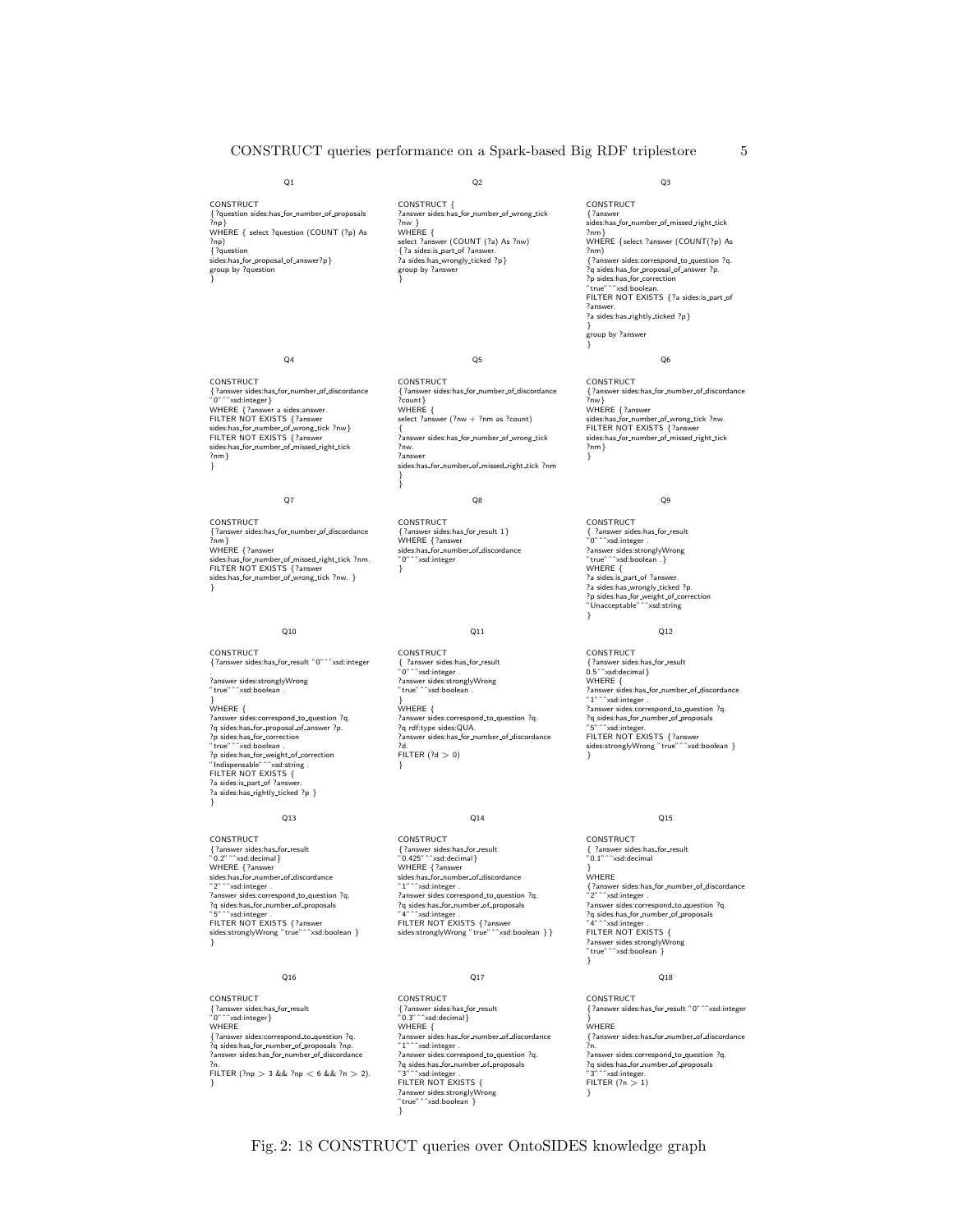<span id="page-5-0"></span>

|  | Table 1: Classification by category |  |  |
|--|-------------------------------------|--|--|
|--|-------------------------------------|--|--|

Table 2: Classification by their template size

| $\sqrt{\text{Category}}$                           | Queries       | unch complace sine |                           |
|----------------------------------------------------|---------------|--------------------|---------------------------|
| Simple (BGP)                                       | Q5,Q8,Q9      | Template           | <i>Cueries</i>            |
| Aggregate subquery                                 | Q1, Q2, Q3    | lsize              |                           |
| FILTER on terms (FRT)                              | [Q11,Q16,Q18] |                    | Q1,Q2,Q3,Q4,Q5,           |
| FILTER NOT EXISTS on graph $\left[Q3,Q4,Q6\right]$ |               |                    | [Q6, Q7, Q8, Q12, Q13,    |
| patterns (FGP)                                     | Q7, Q10, Q12, |                    | $ Q14,Q15,Q16,Q17\rangle$ |
|                                                    | Q13,Q14,Q15   |                    | Q18                       |
|                                                    | Q17           | 2                  | Q9, Q10, Q11              |

have built the different RDF datasets over which the 18 CONSTRUCT queries described above will be evaluated. Then, we describe the measures that we consider for evaluating the performance of each CONSTRUCT query in isolation as well as for the whole process of forward-chaining reasoning.

<span id="page-5-1"></span>RDF datasets. We have extracted 10 datasets from the whole OntoSIDES knowledge graph (before saturation) which growing sizes ranging from 121 millions of triples to 1.6 billion triples as shown in Table [3.](#page-5-1)

|                | Dataset Size (millions triples) |
|----------------|---------------------------------|
| D <sub>1</sub> | 121                             |
| D <sub>2</sub> | 194                             |
| D3             | 273                             |
| D <sub>4</sub> | 380                             |
| D5             | 497                             |
| D <sub>6</sub> | 633                             |
| D7             | 791                             |
| D <sub>8</sub> | 977                             |
| D9             | 1209                            |
| D10            | 1604                            |

Table 3: Ontosides datasets

For doing so, we have adapted the notion of traversal views introduced in [\[11\]](#page-15-4) and we have structured the OntoSIDES knowledge graph (before saturation) as the union of named graphs whose IRI is a given student's IRI, so that each of these named graph contains the RDF description of all the answers done by the student and of all the corresponding questions. The 10 datasets have been obtained by grouping increasing numbers of students' named graphs (from 880 students' named graphs for the D1 dataset to 8845 students' named graphs for the D10 dataset). By doing so, each extracted dataset contains the required data for each of the 18 CONSTRUCT queries to produce a sound and complete result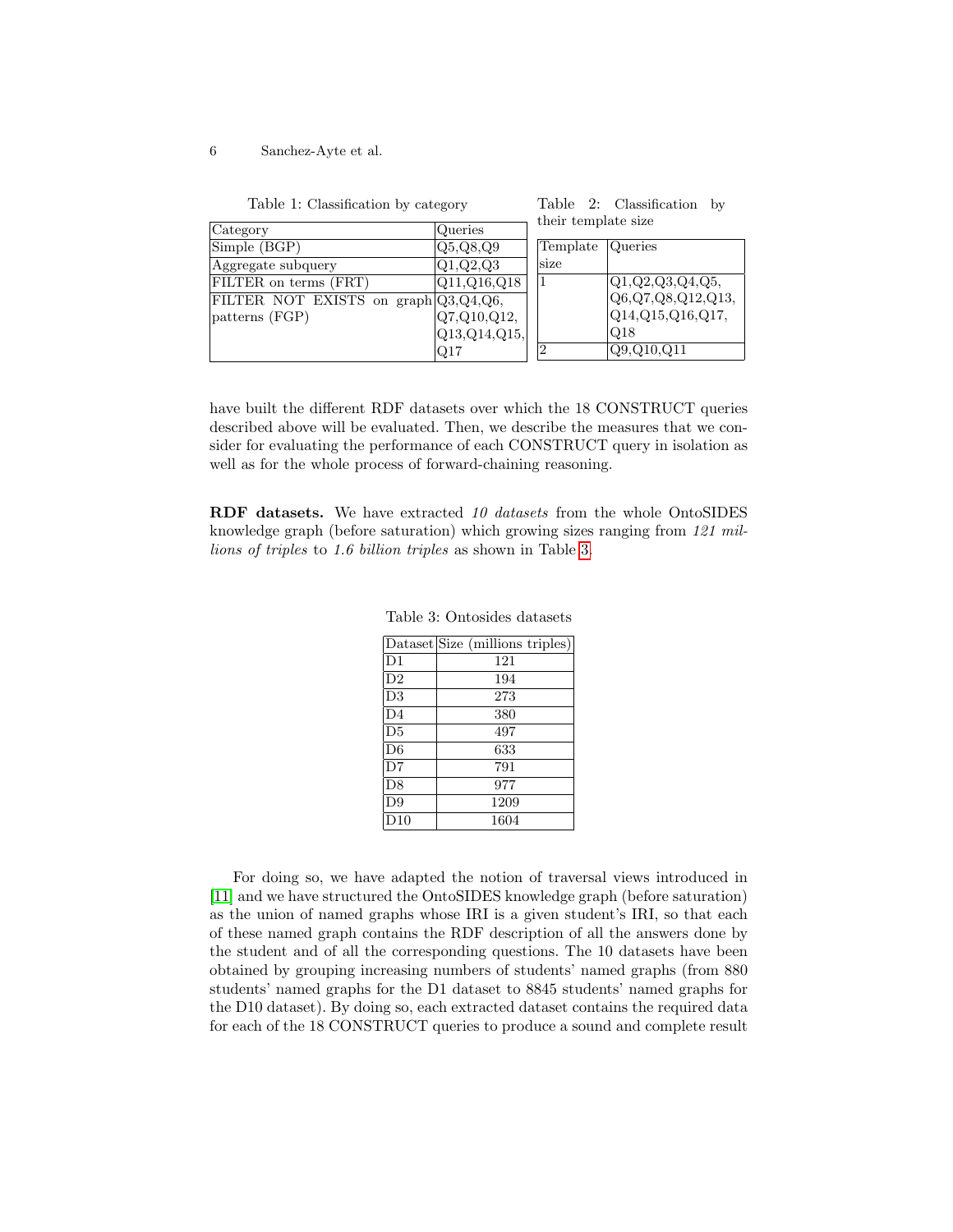for the computation of the inferred properties on meaningful fragments of the full OntoSIDES knowledge graph.

### Performance measures.

For each CONSTRUCT query, in addition to measuring its execution time that we denote the *construct execution time*, we will also measure:

- the body execution time, the time to evaluate its induced SELECT query

- the template execution time, the time to instantiate the template. Since triplestores do not provide the template execution time, we will compute it as the difference between the construct execution time and the body execution time

- the construct storing time, the update time needed to add the output of a CONSTRUCT query to the triplestore

- the inference time, the sum of the construct execution time and the construct storing time, which estimates the cost of a CONSTRUCT query used as an update rule.

Given the set of the 18 CONSTRUCT queries in Fig. [2](#page-4-0) used as rules, we will also evaluate the performance of both serial and parallel implementations of CONSTRUCT-based forward-chaining reasoning. Based on their dependency graph, the rules can be structured in 4-depth layers of reasoning:

- $-Layer 1 = \{Q1, Q2, Q3, Q9, Q10\}$
- Layer  $2 = \{Q_4, Q_5, Q_6, Q_7\}$
- $-Layer 3 = \{Q8, Q12, Q11\}$
- $-Layer 4 = \{Q13, Q14, Q15, Q16, Q17, Q18\}$

The serial versus parallel implementations of CONSTRUCT-based forwardchaining reasoning differ in the sequential versus parallel execution of the CON-STRUCT queries within each layer. The layers are themselves handled by increasing depth. We will measure and compare:

- the serial forward-chaining reasoning time, as the sum of inference times of all the queries applied sequentially in the order induced by the different layers,

- the parallel forward-chaining reasoning time, as the sum of the parallel execution and update times for each of the 4 reasoning layers.

Hardware. The server used in our experiments has the following characteristics: - Processor: 32 cores, Intel(R) Xeon(R) Gold 6144 CPU  $@$  3.50Ghz.

- Disk: 7 disks, 2 Terabytes size each.
- Memory: 566 Gigabytes RAM.

### 3.3 Limitations of Virtuoso and GraphDB

Virtuoso is a column-store triplestore where SPARQL queries are translated into SQL to be executed. GraphDB is a native triplestore where SPARQL queries are executed directly on data. In our experiments, we used Virtuoso 07.20.3229 Community Edition, GraphDB 9.0.0 Enterprise Edition and Docker 19.03.8. Both have been configured for optimal parallelization and memory usage according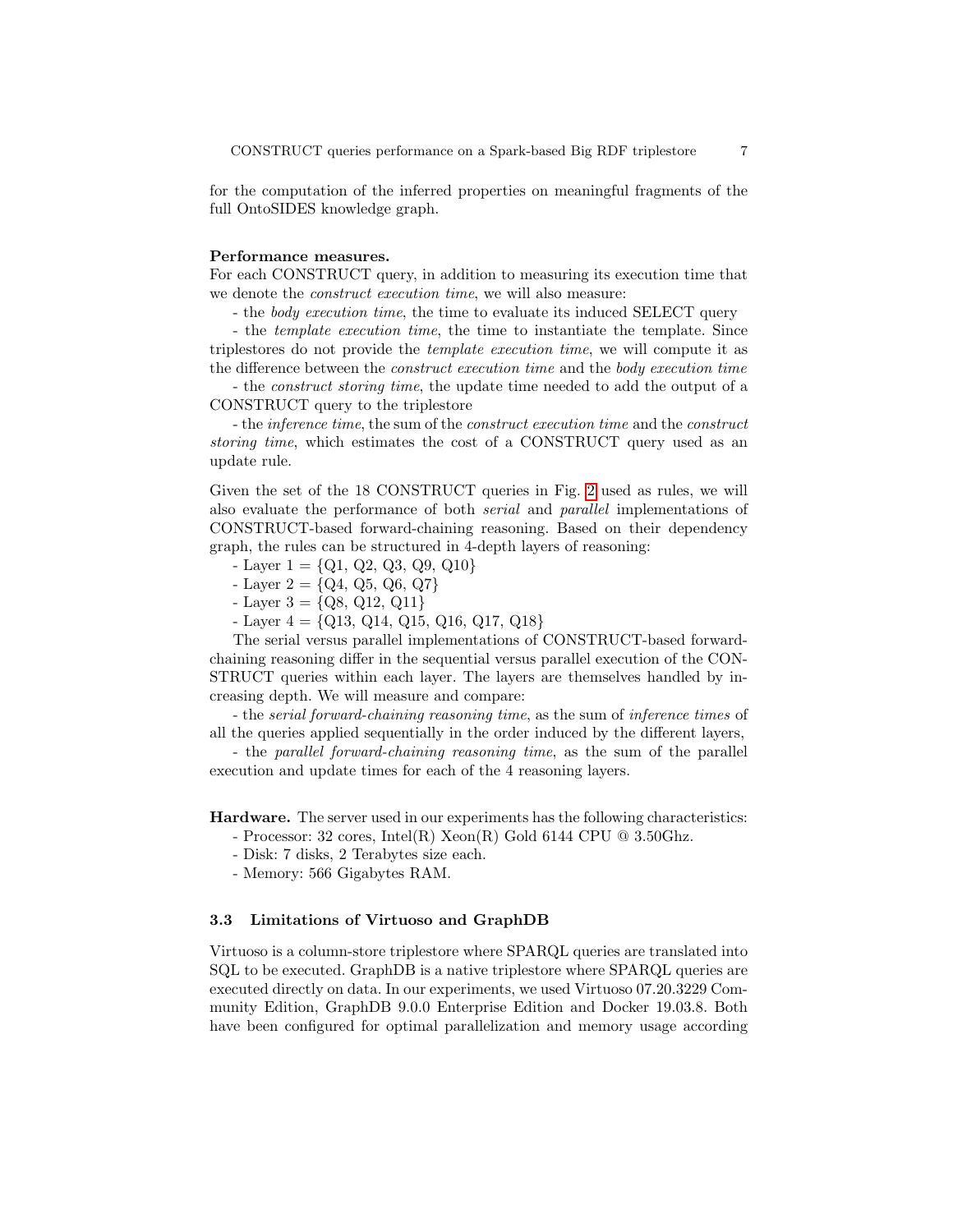their online documentation. Blazegraph was not considered because it was outperformed by Virtuoso in 3 of 4 tasks in Mocha 2018 (RDF data ingestion, data storage, versioning).

Each dataset from Table [3](#page-5-1) was stored in a Virtuoso and a GraphDB triplestore. Each triplestore run on top of a Docker container configured for 32 CPU cores and 128GB RAM.

Figure [3.](#page-7-0)a shows how the forward-chaining reasoning time (y axis) evolves in function of the sizes (x axis) of the 10 datasets reported in Table [3:](#page-5-1)

- for GraphDB, the CONSTRUCT-based forward-chaining rules reasoning can be completed in a reasonable time for D1, D2 and D3 datasets only.

- Virtuoso does not show up at all because the output of each of the 18 CONSTRUCT queries was greater than 1 million triples which is the maximum limit for a CONSTRUCT query output in Virtuoso.

In Figure [3.](#page-7-0)b, the y axis corresponds to the sum of the execution times of the SELECT queries induced by the 18 CONSTRUCT queries. Virtuoso does not suffer of the above limitations on output size for SELECT queries. However, we have discovered that for the datasets greater than D4 (380 million triples), Virtuoso does not compute the correct answers for aggregate queries like Q3 (and others aggregate queries outside the strict setting of our experiment). We have used PostgreSQL as reference to validate the correctness of the results after transforming the SELECT queries into SQL queries.

<span id="page-7-0"></span>

Fig. 3: Forward chaining reasoning time performance. Best viewed in color

These experiments show the limitation of Virtuoso for outputting CON-STRUCT results of more than 1 million triples, and to compute correct answers to aggregate SELECT queries over datasets of size greater than 380 millions triples. They also show the limitation of GraphDB to compute SELECT or CONSTRUCT queries in a reasonable time over datasets of size greater than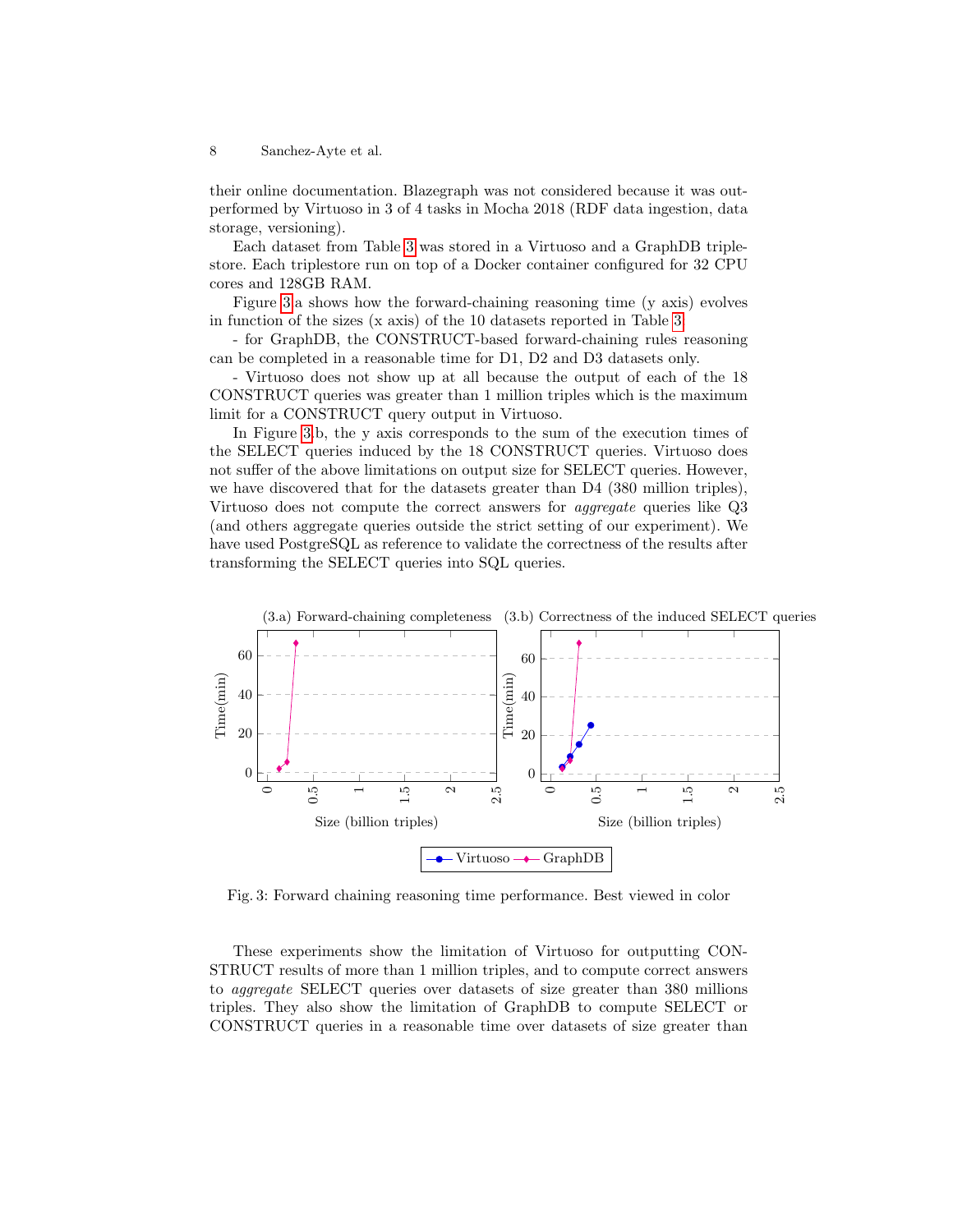275 millions triples. This motivates the needs for an architecture supporting parallel computing.

### <span id="page-8-0"></span>4 TESS architecture and performance

In this section, we describe TESS, a novel architecture for big RDF triplestores, and we provide experimental results on its performance. TESS has been designed to support CONSTRUCT queries. Since CONSTRUCT queries can be used to update triplestores, it is important to guarantee data integrity during this updating step. This is particularly important when CONSTRUCT queries are used for supporting rule-based reasoning. For this reason, we have included in the TESS architecture a transactional management module that enforces atomicity property.

### 4.1 TESS architecture

TESS is based on a modular architecture that supports log-based transactions for data updates. Transactions in TESS are highly scalable and enables key data management features like query point-in-time and rollback operations.

For the implementation, we chose Spark [\[18\]](#page-16-0), (the leading platform for largescale SQL and batch processing as of today [\[9\]](#page-15-5)), as base technology to select the proper software for each architecture component.

Figure [4](#page-8-1) shows the 5 layers of the TESS architecture with the selected technologies for each component (on the right side) and two inputs types supported by TESS: at the top, the Spark Application for CONSTRUCT-based forwardchaining reasoning and, on the left side, a SPARQL query. However, only the SPARQL query has an external output since the outcome of the forward chaining reasoning is meant to be stored in the distributed storage for later querying.

<span id="page-8-1"></span>

Fig. 4: TESS triplestore architecture

We now describe each component. The modular architecture makes possible to disable some of them, like the transactions manager or the cluster resource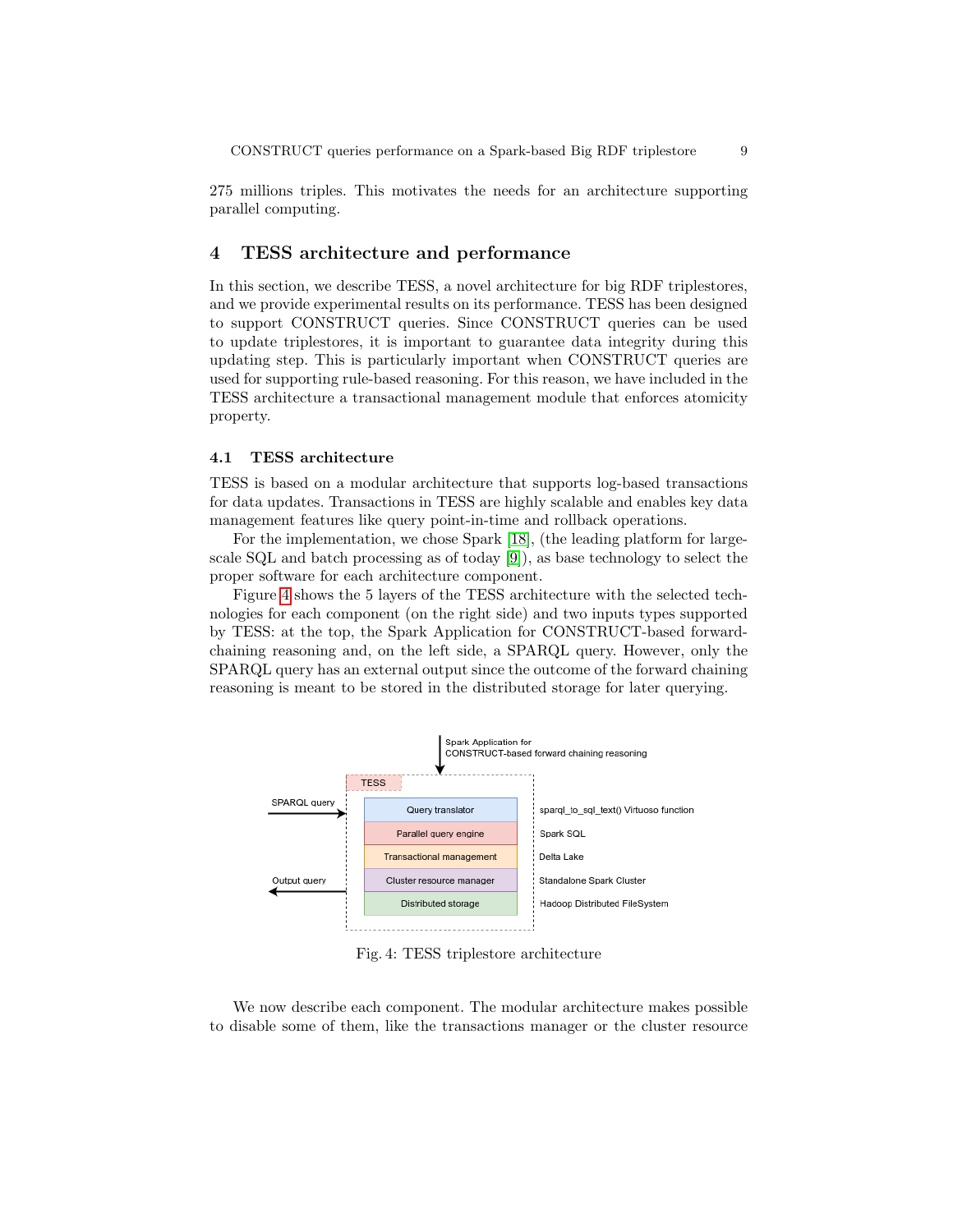manager if they are not useful, for instance if the CONSTRUCT queries are not used for updates or if parallel computation is not necessary.

Distributed Storage. We define a schema of 4 columns (i.e.  $\langle s, p, o, g \rangle$ ) to store RDF data. One-table layout is very efficient for updates because an update does not need to be normalized into the many tables of other layouts. In addition, ACID properties provided by Delta Lake only supports transactions on one table at a time [\[22\]](#page-16-1). This structure, using a column storage format for performance purpose (a collection of versioned Parquet [\[19\]](#page-16-2) files), is referenced as the ACID table. The storage is based on Hadoop Distributed FileSystem (HDFS) cluster [\[20\]](#page-16-3) which operates in a fully distributed mode. It comprises a namenode (master) and a datanode (slave) servers.

Cluster resource management. This component allows to execute a query plan using high parallel computing based on standalone Spark cluster. It comprises a master and workers nodes, usually as many workers as queries/rules to manage with. The master receives Spark applications and schedules worker resources to be run among them. A Spark application is organized around jobs, the top level work unit. By default, Spark jobs within an application are executed serially, but they can also be run in parallel if concurrency is enabled at application level.

Transactions management. This layer is in charge of the reliability and the correctness of RDF data with update transactions. Based on Delta Lake [\[21\]](#page-16-4) that adds ACID service to Spark: a) keep track of all the commits made to the ACID table and b) use time travel for loading the ACID table at a given version or timestamp [\[10\]](#page-15-6).

Parallel query engine. A query optimization/execution component based on Spark SQL which starts from the logical query plan to generate an optimized physical query plan. Then, the optimized query plan is used to generate efficient code to exploit modern compilers and CPUs.

Query translator. This component is needed to rewrite SPARQL queries into SQL in order to use Spark SQL, a Spark module for dataframe-based struc-tured data processing. We retained sparql to sql text() Virtuoso [\[12\]](#page-15-7) function to generate self-joins queries for the ACID table.

### <span id="page-9-0"></span>4.2 TESS performance evaluation

For our experiments, we used Spark 3.1.1, Delta Lake 0.8.0 and HDFS 2.9.2. Each dataset from Table [3](#page-5-1) was stored in the HDFS as an ACID table.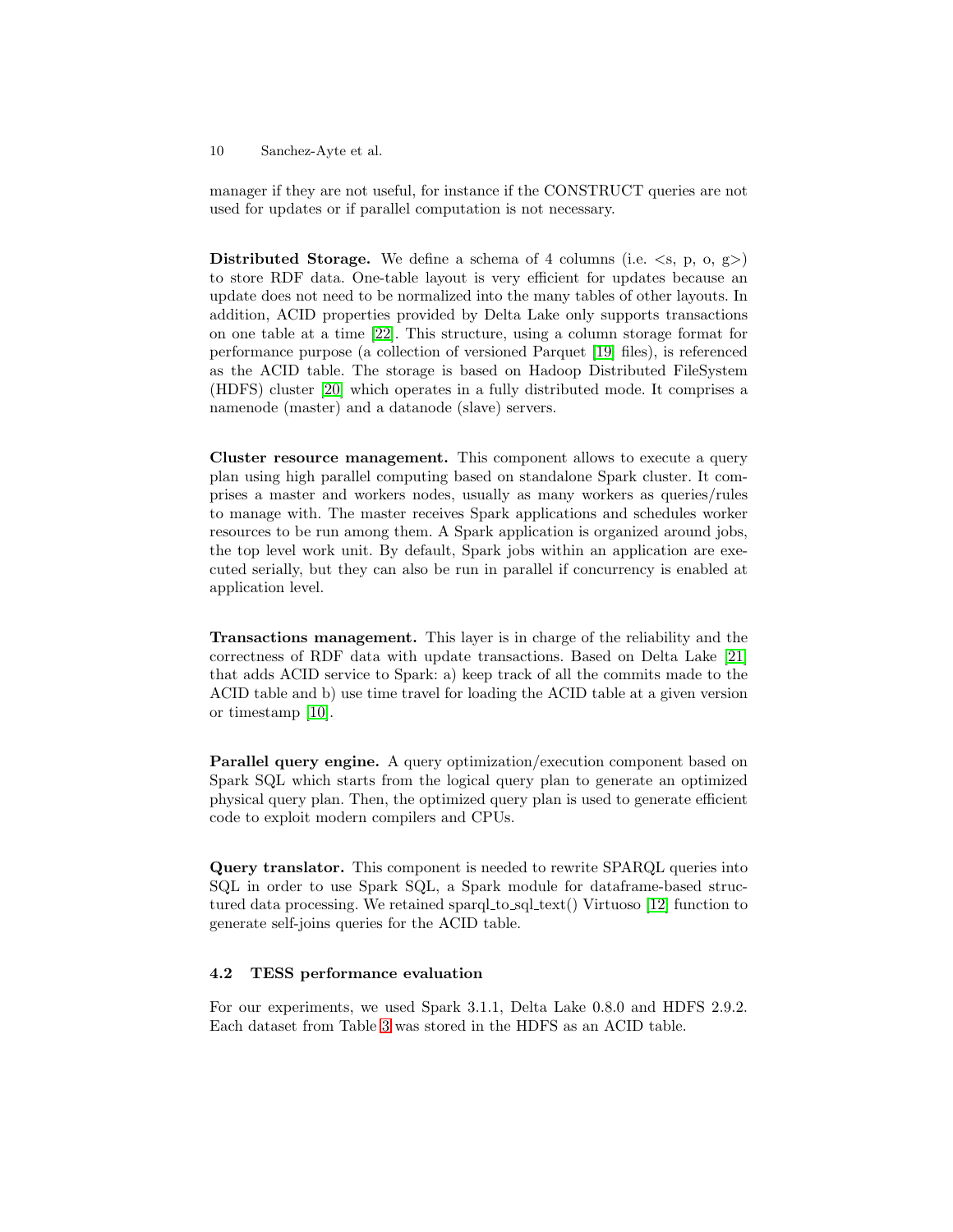### Serial forward-chaining reasoning time

For this experiment, TESS run on top of a network of 5 Docker containers: 2 containers for the Hadoop namenode and datanode. 2 containers for the Spark Standalone cluster (1 for the master node, 1 for the worker node) and 1 container for sending the Spark Application to the Spark Standalone Cluster in client mode. We assign 128GB RAM and 32 CPU cores to each container member of the Spark Standalone cluster.

Figure [5](#page-10-0) shows that TESS completes the forward-chaining reasoning for all datasets in reasonable time and that the time grows linearly w.r.t the size of the input datasets. (see black curve CONSTRUCT with square shaped dots). It also makes explicit how the construct execution time is split into the body execution time (see blue curve with triangle shaped dots) and the template execution time (see red curve with circle shaped dots). We observe that the impact of body execution time is much greater than the template execution time for CONSTRUCT-based forward-chaining reasoning.

<span id="page-10-0"></span>

Fig. 5: Evaluation of serial forward-chaining reasoning time. Best viewed in color.

Figure [6](#page-11-0) shows the individual performance of each of the 18 queries. We observe that for most of the queries, the coefficient of the linear progression of time in function of dataset size is very small (for Q1, Q14, Q15, Q17 and Q18) or small (for Q5, Q6, Q7, Q9, Q11, Q12, Q13 and Q16). The same figure shows that the difference between construct execution time and body execution time may be important when the graph output of the CONSTRUCT queries is not restricted to a single triple pattern, like in the queries Q9, Q10 and Q11.

In Figure [7,](#page-12-0) we focus on the 5 most expensive queries, namely Q2, Q3,Q4, Q8 and Q10, and we show the correlation between the query output size and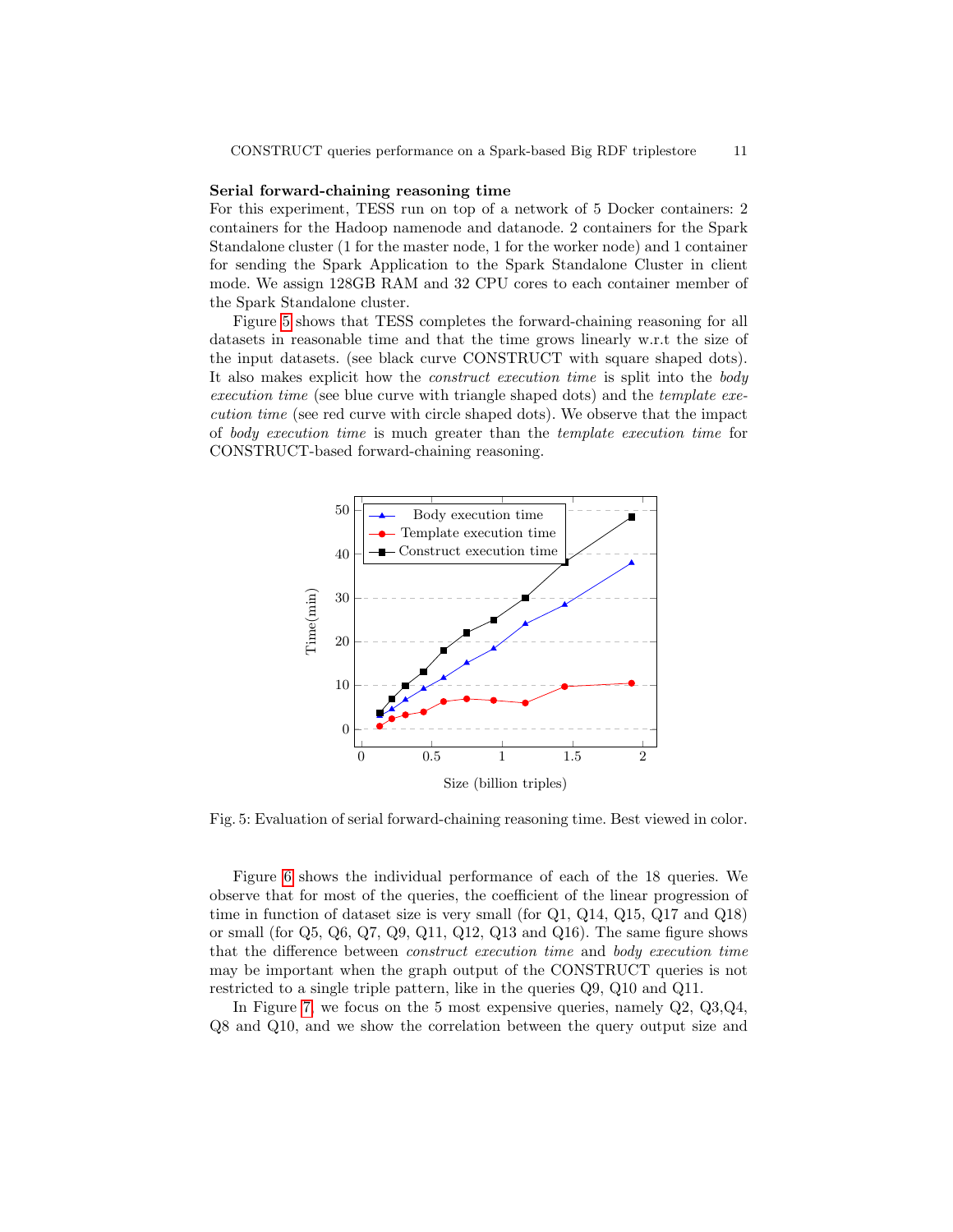<span id="page-11-0"></span>

Fig. 6: CONSTRUCT queries performance. Best viewed in color.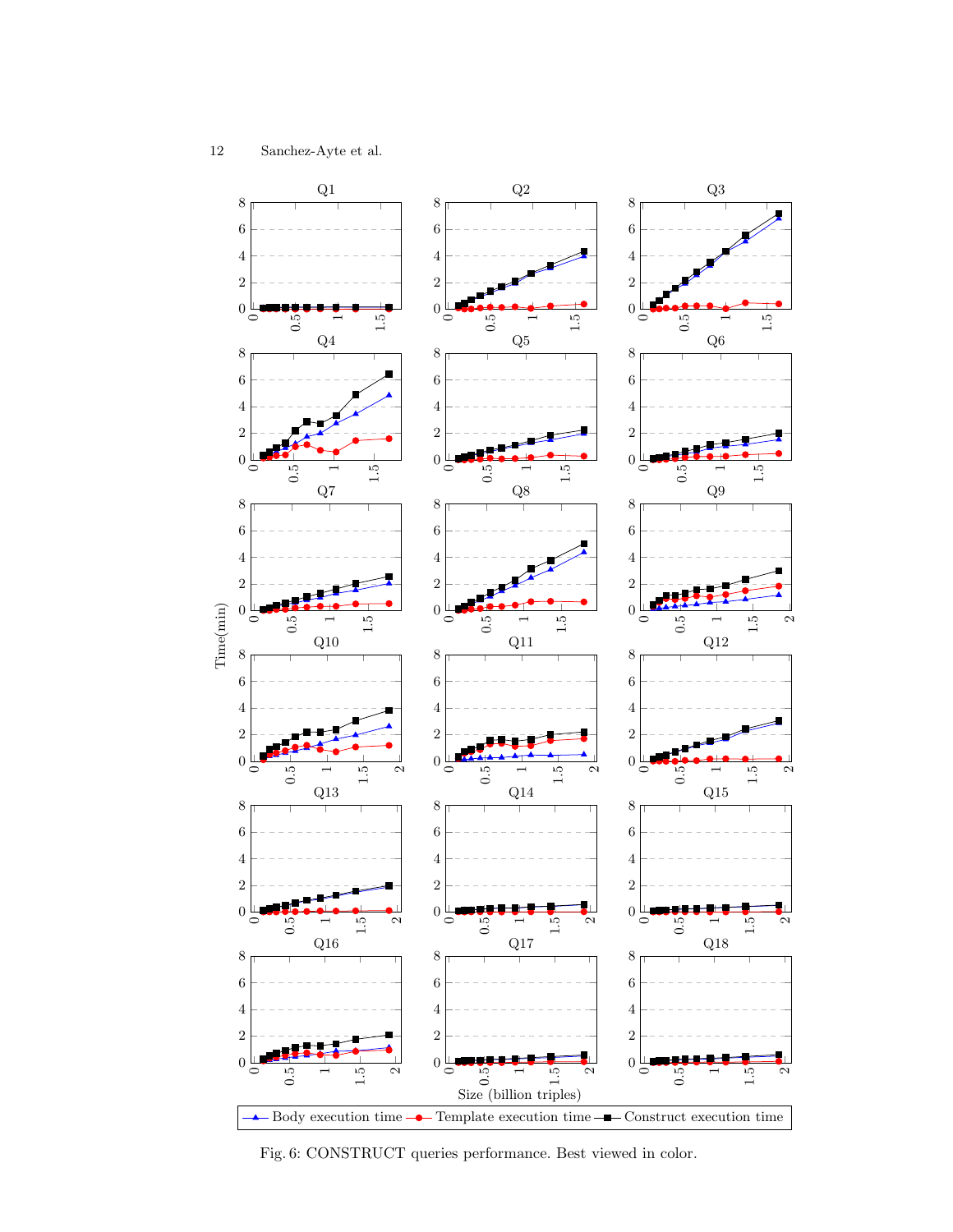the construct execution time. In this Figure, the center of each circle represents the construct execution time (y axis) of a query for a given dataset size  $(x \text{ axis})$ , and the radius of each circle represents the size of the query output size. For Q2,Q3,Q4, the query cost can be explained both by the complexity of graph patterns in their body and the size of their output. For Q8, the cost is due to the size of its output since its graph pattern is very simple: a single triple pattern with a single variable. Yet, its execution time is close to the execution time of Q2 (whose body has an aggregate subquery) or of Q3 and Q4 (whose body has FILTER NOT EXISTS clauses).

Figure [7](#page-12-0) also shows that for queries like Q10 with a template size  $> 1$ , the CONSTRUCT performance can be costly despite a small query output size. We have analyzed that its high cost is due to join operations between tables of very different size (with a ratio of  $1/453$ ), and the fact that the query plan computed by Spark SQL did not choose the most efficient type of joins.

<span id="page-12-0"></span>

Fig. 7: The 5 most expensive queries performance. Best viewed in color.

Parallel forward-chaining reasoning time For the experiment with the parallel algorithm, TESS runs on top of a network of 10 Docker containers: 2 containers for the Hadoop namenode and datanode. 7 containers for the Spark Standalone cluster (1 for the master node, 6 for the worker nodes) and 1 container for sending the Spark Application to the Spark Standalone Cluster in client mode. We deployed 6 worker nodes because it is the maximum number of queries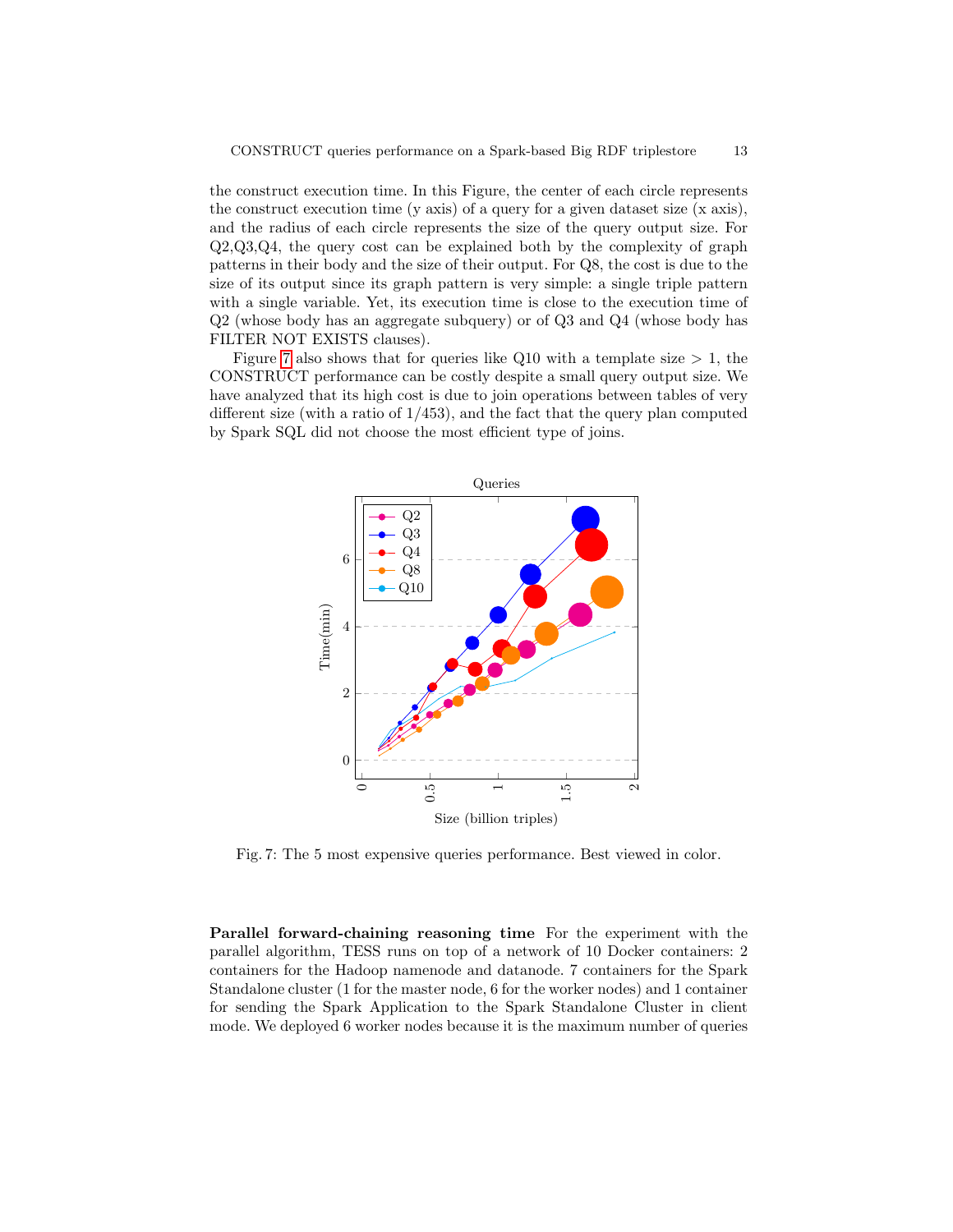in a layer of reasoning. The Spark Application executes a query per worker node. We reduce the number of workers from 6 to 1 for setting up the experiment with the serial algorithm for comparison purposes. Furthermore, we assign 64GB RAM and 4 CPU cores to each container member of the Spark Standalone cluster.

<span id="page-13-1"></span>Figure [8](#page-13-1) shows how the TESS implementation of the parallel forward-chaining algorithm outperforms the serial algorithm for all the datasets. The execution time seems to grow linearly but with a much smaller coefficient than for the serial case.



Fig. 8: Parallel vs Serial performance. Best viewed in color.

The source code of the Spark cluster and CONSTRUCT-based forward chaining implementation along with the 18 CONSTRUCT queries used in the experiments are available in <https://github.com/asanchez75/ontosides-bpe>.

### <span id="page-13-0"></span>5 Related work

To the best of our knowledge, CONSTRUCT queries performance has been barely covered in two benchmarks: the Berlin SPARQL Benchmark (BSBM) [\[2\]](#page-15-8) and the Featured-Based SPARQL Benchmark Generation Framework (FEA-SIBLE) [\[15\]](#page-15-9). However, it was restricted to centralized triplestores (e.g. Virtuoso, Sesame, Jena Fuseki and OWLIM-SE) and the size of the biggest dataset was 232.5 millions triples.

SELECT queries performance has received more attention. In [\[16\]](#page-15-10), an extensive analysis of eleven SPARQL benchmarks has been carried out on centralized triplestores (e.g. Virtuoso and Fuseki). Despite one of the benchmarks (BowlognaBench [\[6\]](#page-15-11)) included aggregate queries, they were not considered and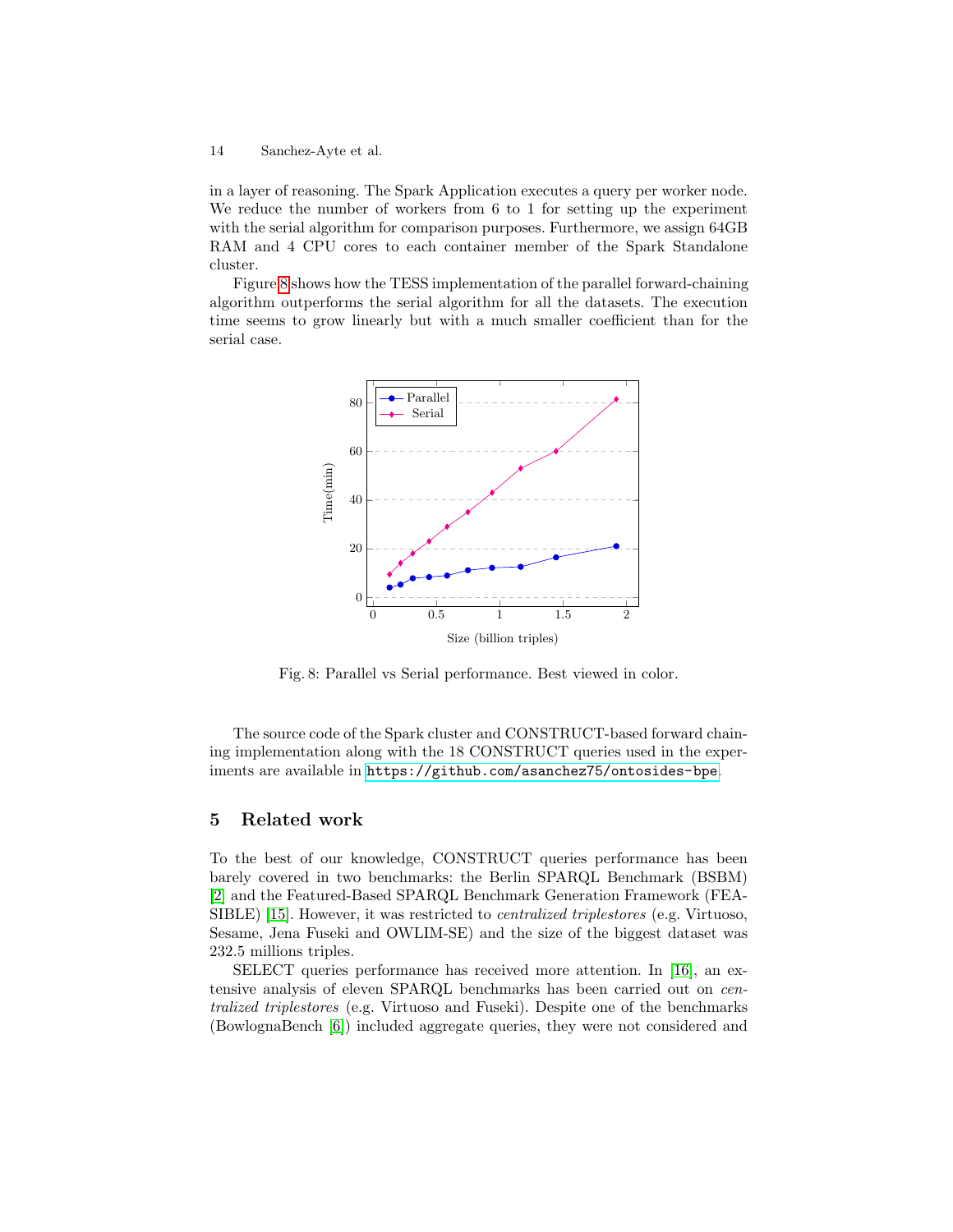the survey only covered SELECT queries without aggregate. The size of the biggest dataset in the survey was 232 millions triples.

An exhaustive evaluation of Big RDF frameworks is performed in [\[4\]](#page-15-12). The survey shows how distributed storage and parallel query processing for RDF data have evolved over time. For SPARQL parallel query processing, MapReduce has been replaced gradually by Spark, whereas for distributed storage, Hive and HBase has been superseeded by HDFS and Parquet. Although some of the frameworks considered aggregate queries in their performance studies, none of them dealt with FILTER NOT EXISTS queries. None of the approaches provided ACID support for RDF data transactions.

Big RDF frameworks based on Spark has been studied in [\[1\]](#page-15-13). In contrast with SANSA [\[17\]](#page-16-5), Bellman [\[7\]](#page-15-14) loads RDF data directly into Dataframes and execute SPARQL queries (even CONSTRUCT queries) translated into Spark-SQL. However, it does not support full SPARQL 1.1 and it is not clear if it supports aggregate queries due to lack of documentation.

Regarding RDF storage layouts, even though the experiments reported in [\[14\]](#page-15-15) show that vertical partitioning and property tables outperform single table layout for some scenarios, single table layout remains as the dominant layout in real-world deployments (e.g. Virtuoso). The implementation of the other layouts is a time consuming task that requires data normalization and query rewriting.

### <span id="page-14-0"></span>6 Conclusion

We have first shown in a real-world application that existing triplestores have intrinsic limitations for supporting CONSTRUCT queries at big scale. Then, we have described TESS, a novel modular Spark-based infrastructure for big RDF triplestores that we have designed and implemented based on modern technologies for distributed computing over big data. We have built on components offered by the growing ecosystem of Big Data SQL management tools.

A distinguishing point of TESS is that it implements part of ACID properties, namely atomicity, which is required to reliably support CONSTRUCT-based updates of triplestores. This is particularly crucial when CONSTRUCT queries are used to implement forward-chaining rules reasoning.

Our experiments have demonstrated that TESS triplestores can manage full SPARQL 1.1 CONSTRUCT queries on large datasets. We have also shown the performance gain when we exploit TESS components to implement parallel CONSTRUCT-based forward-reasoning. As future work, we plan to conduct a query performance comparison between CPU-based and GPU-based TESS architecture, and a performance study of workload (supporting thousands of queries per second) for CONSTRUCT-based ontology modularization.

Acknowledgements This work has been supported by the the French National Research Agency with projects LabEx PERSYVAL Lab (11-LABX-0025- 01), DUNE SIDES 3.0 (ANR-16-DUNE -0002-02), P3IA MIAI@Grenoble Alpes (ANR-19-P3IA-0003) and CE23 CQFD (ANR-18-CE23-0003).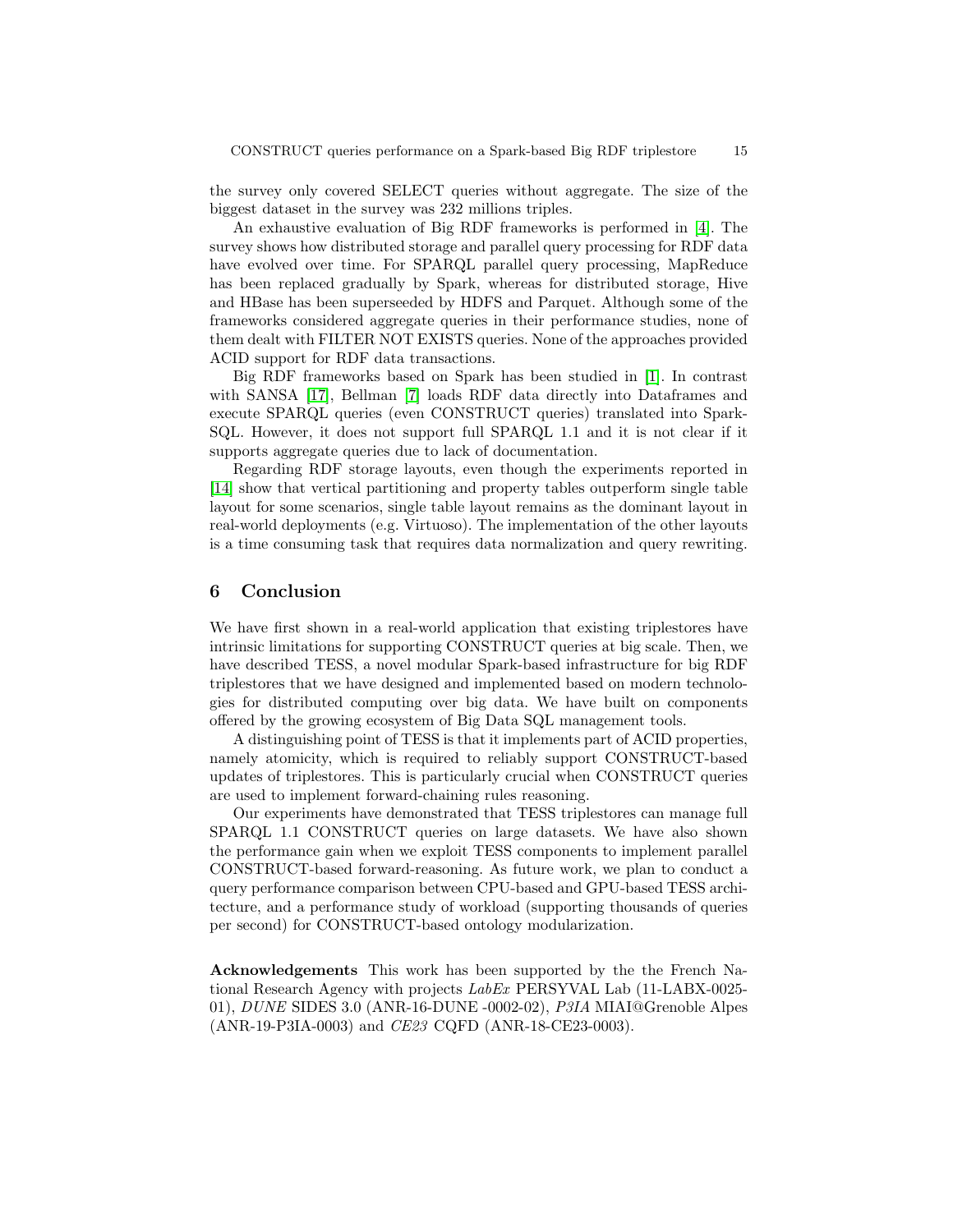### References

- <span id="page-15-13"></span>1. Agathangelos, G., Troullinou, G., Kondylakis, H., Stefanidis, K., Plexousakis, D.: Rdf query answering using apache spark: Review and assessment. In: 2018 IEEE 34th International Conference on Data Engineering Workshops (ICDEW). pp. 54– 59 (2018).<https://doi.org/10.1109/ICDEW.2018.00016>
- <span id="page-15-8"></span>2. Bizer, C., Schultz, A.: The berlin sparql benchmark. Int. J. Semantic Web Inf. Syst. 5, 1–24 (04 2009).<https://doi.org/10.4018/jswis.2009040101>
- <span id="page-15-0"></span>3. Bonifati, A., Martens, W., Timm, T.: An Analytical Study of Large SPARQL Query Logs. The VLDB Journal 29(2-3), 655–679 (Jun 2020). [https://doi.org/10.1007/s00778-019-00558-9,](https://doi.org/10.1007/s00778-019-00558-9) [https://hal.archives-ouvertes.](https://hal.archives-ouvertes.fr/hal-03118422) [fr/hal-03118422](https://hal.archives-ouvertes.fr/hal-03118422)
- <span id="page-15-12"></span>4. Chawla, T., Singh, G., Pilli, E.S., Govil, M.: Storage, partitioning, indexing and retrieval in big rdf frameworks: A survey. Computer Science Review 38, 100309 (2020). [https://doi.org/https://doi.org/10.1016/j.cosrev.2020.100309,](https://doi.org/https://doi.org/10.1016/j.cosrev.2020.100309) <https://www.sciencedirect.com/science/article/pii/S1574013720304093>
- <span id="page-15-2"></span>5. Chen, Y., Kokar, M., Moskal, J.: Sparql query generator (sqg). Journal on Data Semantics 10, 1–17 (12 2021).<https://doi.org/10.1007/s13740-021-00133-y>
- <span id="page-15-11"></span>6. Demartini, G., Enchev, I., Wylot, M., Gapany, J., Cudre-Mauroux, P.: Bowlognabench—benchmarking rdf analytics. vol. 116 (01 2012). [https://doi.org/10.1007/978-3-642-34044-4](https://doi.org/10.1007/978-3-642-34044-4_5)<sup>5</sup>
- <span id="page-15-14"></span>7. (GSK), G.: Project bellman. <https://gsk-aiops.github.io/bellman/>, accessed: 2021-11-27
- <span id="page-15-3"></span>8. Hassanpour, S., O'Connor, M.J., Das, A.K.: Visualizing logical dependencies in swrl rule bases. In: Dean, M., Hall, J., Rotolo, A., Tabet, S. (eds.) Semantic Web Rules. pp. 259–272. Springer Berlin Heidelberg, Berlin, Heidelberg (2010)
- <span id="page-15-5"></span>9. Infoword. Ian Pointer: What is apache spark? the big data platform that crushed hadoop. [https://www.infoworld.com/article/3236869/](https://www.infoworld.com/article/3236869/what-is-apache-spark-the-big-data-platform-that-crushed-hadoop.html) [what-is-apache-spark-the-big-data-platform-that-crushed-hadoop.html](https://www.infoworld.com/article/3236869/what-is-apache-spark-the-big-data-platform-that-crushed-hadoop.html), accessed: 2021-12-05
- <span id="page-15-6"></span>10. Laskowski, J.: The internals of delta lake. [https://books.japila.pl/](https://books.japila.pl/delta-lake-internals/) [delta-lake-internals/](https://books.japila.pl/delta-lake-internals/), accessed: 2021-12-05
- <span id="page-15-4"></span>11. Noy, N.F., Musen, M.A.: Specifying ontology views by traversal. In: Proceedings of the 3rd International Conference on Semantic Web Conference. p. 713–725. LNCS-ISWC'04, Springer-Verlag, Berlin, Heidelberg (2004). [https://doi.org/10.1007/978-](https://doi.org/10.1007/978-3-540-30475-3_49) [3-540-30475-3](https://doi.org/10.1007/978-3-540-30475-3_49)49, [https://doi.org/10.1007/978-3-540-30475-3\\_49](https://doi.org/10.1007/978-3-540-30475-3_49)
- <span id="page-15-7"></span>12. OpenLink Software: Virtuoso universal server. [https://virtuoso.openlinksw.](https://virtuoso.openlinksw.com/) [com/](https://virtuoso.openlinksw.com/), accessed: 2021-12-05
- <span id="page-15-1"></span>13. Palombi, O., Jouanot, F., Nziengam, N., Omidvar-Tehrani, B., Rousset, M.C., Sanchez, A.: Ontosides: Ontology-based student progress monitoring on the national evaluation system of french medical schools. Artificial intelligence in medicine 96, 59–67 (2019)
- <span id="page-15-15"></span>14. Ragab, M., Sakr, S., Tommasini, R.: Benchmarking spark-sql under alliterative rdf relational storage backends. (08 2019)
- <span id="page-15-9"></span>15. Saleem, M., Mehmood, Q., Ngonga Ngomo, A.C.: Feasible: A featured-based sparql benchmark generation framework (10 2015). [https://doi.org/10.1007/978-3-319-](https://doi.org/10.1007/978-3-319-25007-6_4) [25007-6](https://doi.org/10.1007/978-3-319-25007-6_4)<sup>4</sup>
- <span id="page-15-10"></span>16. Saleem, M., Szárnyas, G., Conrads, F., Bukhari, S.A.C., Mehmood, Q., Ngonga Ngomo, A.C.: How representative is a sparql benchmark? an analysis of rdf triplestore benchmarks. In: The World Wide Web Conference.